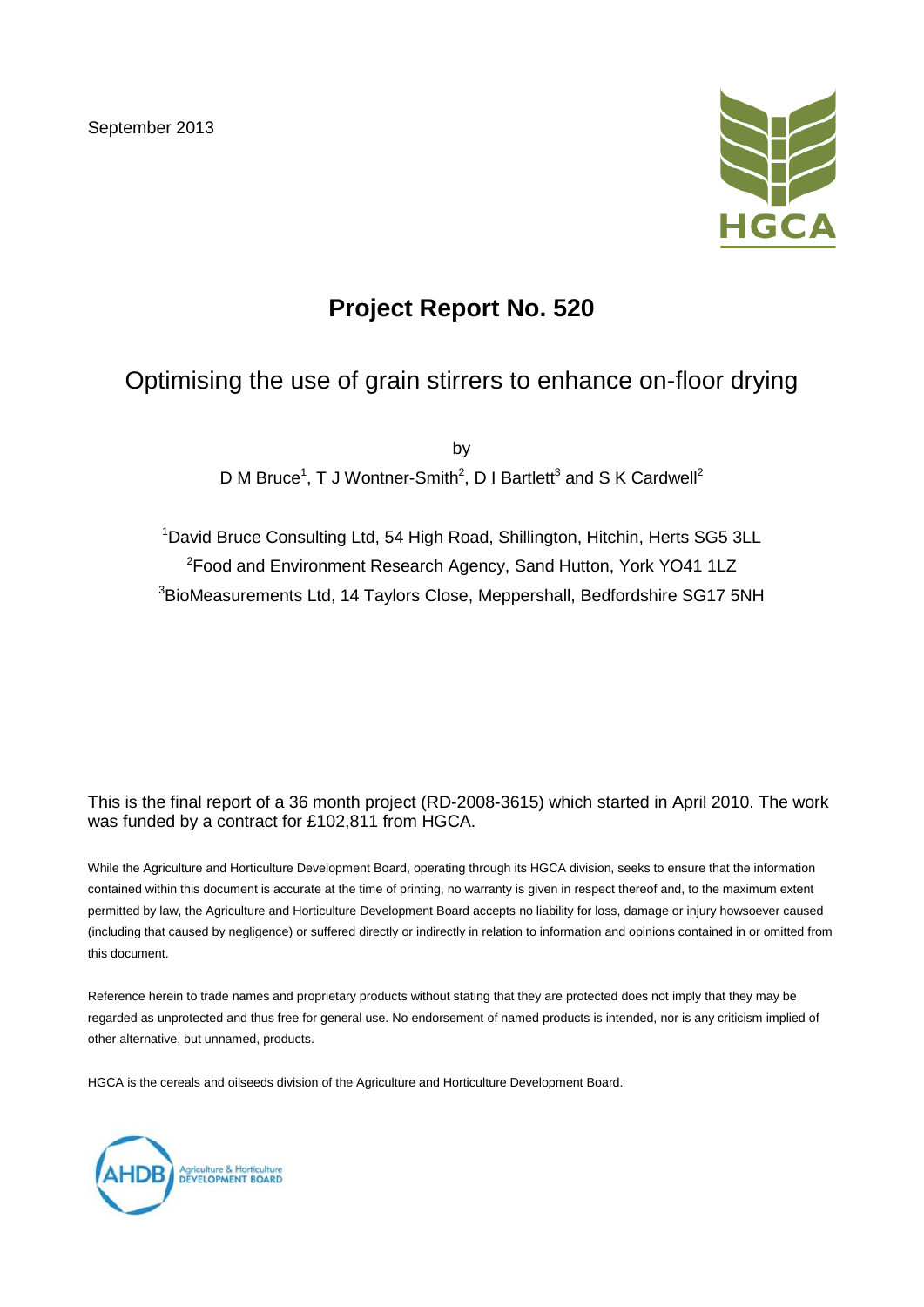## **CONTENTS**

| 1. |        |                                                                             |    |
|----|--------|-----------------------------------------------------------------------------|----|
| 2. |        |                                                                             |    |
|    | 2.1.   |                                                                             |    |
|    | 2.2.   |                                                                             |    |
|    | 2.3.   |                                                                             |    |
|    | 2.4.   | Simulations to explore the performance, effectiveness, energy saving and    |    |
|    | 2.5.   | Development of user guide-lines to show how to achieve the full range of    |    |
|    | 2.6.   |                                                                             |    |
| 3. |        |                                                                             |    |
|    | 3.1.   |                                                                             |    |
|    | 3.2.   |                                                                             |    |
|    | 3.3.   |                                                                             |    |
|    | 3.3.1. |                                                                             |    |
|    | 3.3.2. |                                                                             |    |
|    | 3.3.3. | Stage 3 - validation against published dataset for drying with elevated air |    |
|    | 3.3.4. |                                                                             |    |
|    | 3.4.   | Simulation runs and results                                                 | 60 |
|    | 3.4.1. |                                                                             |    |
|    | 3.4.2. |                                                                             |    |
|    | 3.4.3. |                                                                             |    |
|    | 3.5.   |                                                                             |    |
|    | 3.5.1. |                                                                             |    |
|    | 3.5.2. | Assuming a stirring system is available, how should it best be used? 87     |    |
|    | 3.6.   |                                                                             |    |
|    | 3.7.   |                                                                             |    |
|    | 3.8.   |                                                                             |    |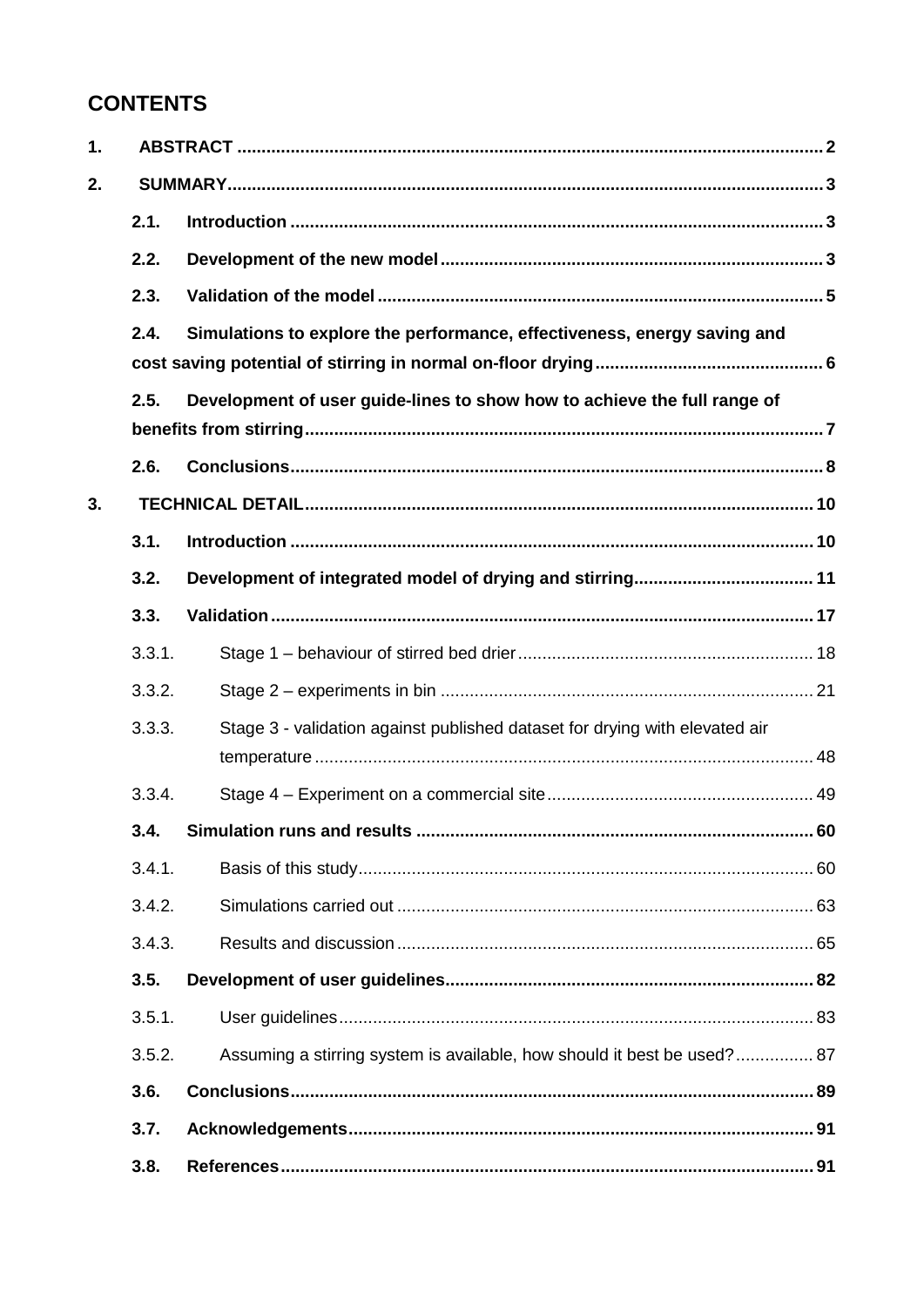| APPENDIX A. PARAMETERS FOR DRIER, CROP, WEATHER AND ENERGY FOR |  |
|----------------------------------------------------------------|--|
|                                                                |  |
|                                                                |  |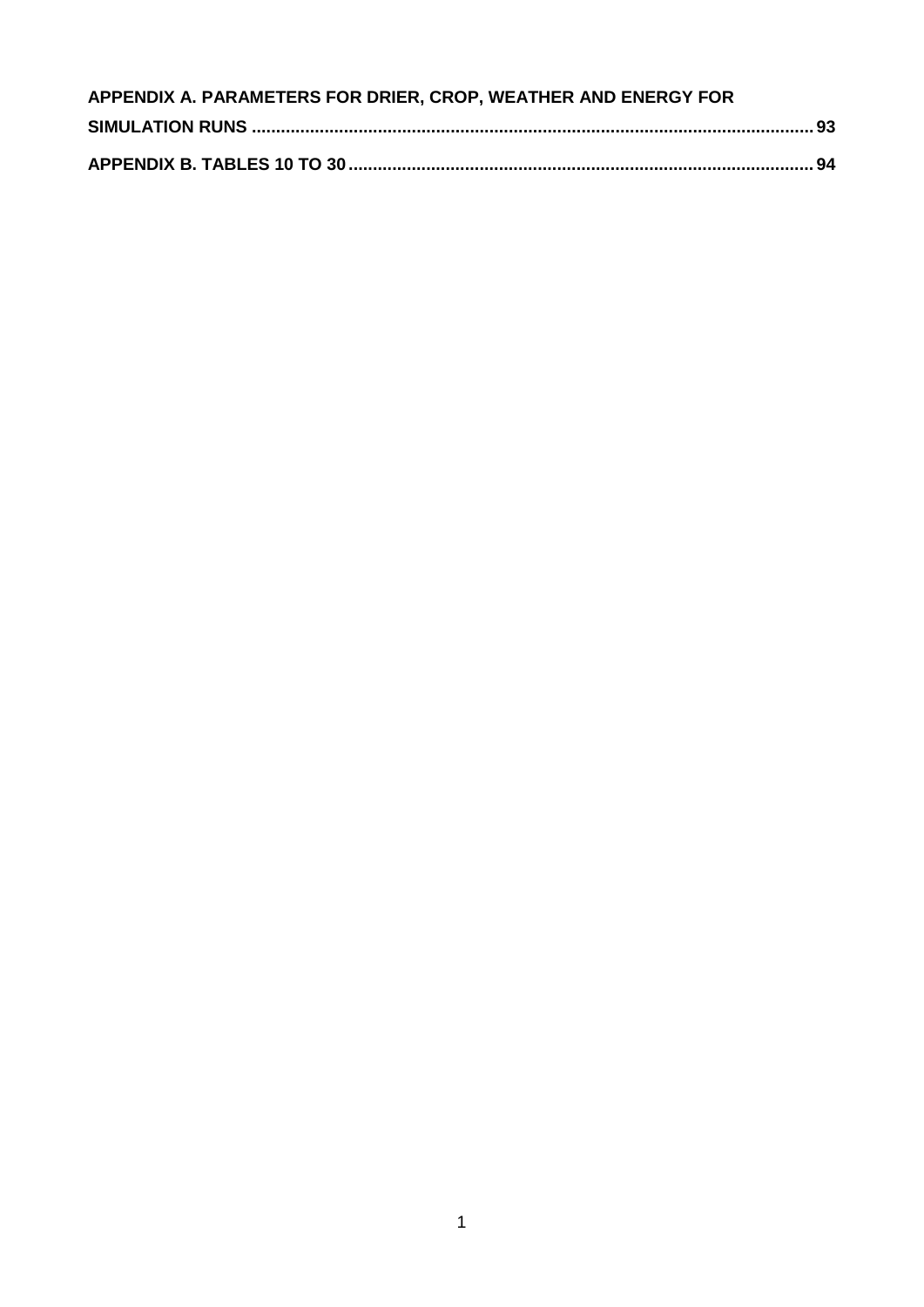### **1. ABSTRACT**

Grain stirring by vertical augers is a method of mixing grain in bulk stores. It is used to remove the gradients in moisture content (m.c.) that develop when drying a deep bed, and before or after drying. The stirring process adds an extra dimension to bulk drying because it can be used in various ways, *e.g.* speeding up the drying of the upper layers to reduce risk from fungi, reducing over-drying of the lower layers, and allowing higher temperature air to be used that can increase drying rate. The aim of this project was to examine how stirring influences drying, and how the potential advantages can be best exploited, with a particular focus on potential to save costs for users. A simulation model of bulk drying was used for the study, plus a new element to simulate the action of stirring on the grain bed. This model was validated successfully against a 25t wheat drying experiment at The Food and Environment Research Agency (Fera) in 2010, drying of two such bins in 2012, one stirred and one static, a published drying test for an 86t bin using higher air temperature, and data from a farm bulk store in 2012, one block of which was stirred, one static.

The simulation model generated performance data for drying wheat from m.c. values of 24 – 16% to a target of 14.5%, at bed depths of 4, 3 and 2m using 20 years of weather data from Lincs. Risk of fungal toxin was calculated, and only treatments giving 19 or 20 years without risk were counted as successful. A range of drying approaches was tested.

When using the drier with r.h. in the plenum regulated to 62%, stirring the bed continuously reduced the risk of fungal toxin Ochratoxin A (OA) substantially, compared with a static bed, and hence allowed grain at 2% higher m.c. or 1m higher depth to be dried. But drying with stirring took substantially longer and the fuel and electricity costs were higher. So, when using near ambient air temperature, stirring was only helpful if otherwise there was a risk of OA as judged by the HGCA Safe Storage Time Calculator.

Stirring allowed use of higher plenum air temperatures, within constraints of component design and safety. Use of higher air temperature when stirring, e.g. 30°C, reduced drying time substantially compared with using near ambient air temperature, Electricity cost was reduced because the fan and stirrers were used for a shorter time but fuel use was generally increased.

Guidelines set out which drying problems would, and would not, be addressed by stirring, and how to make best use of a stirring system.

2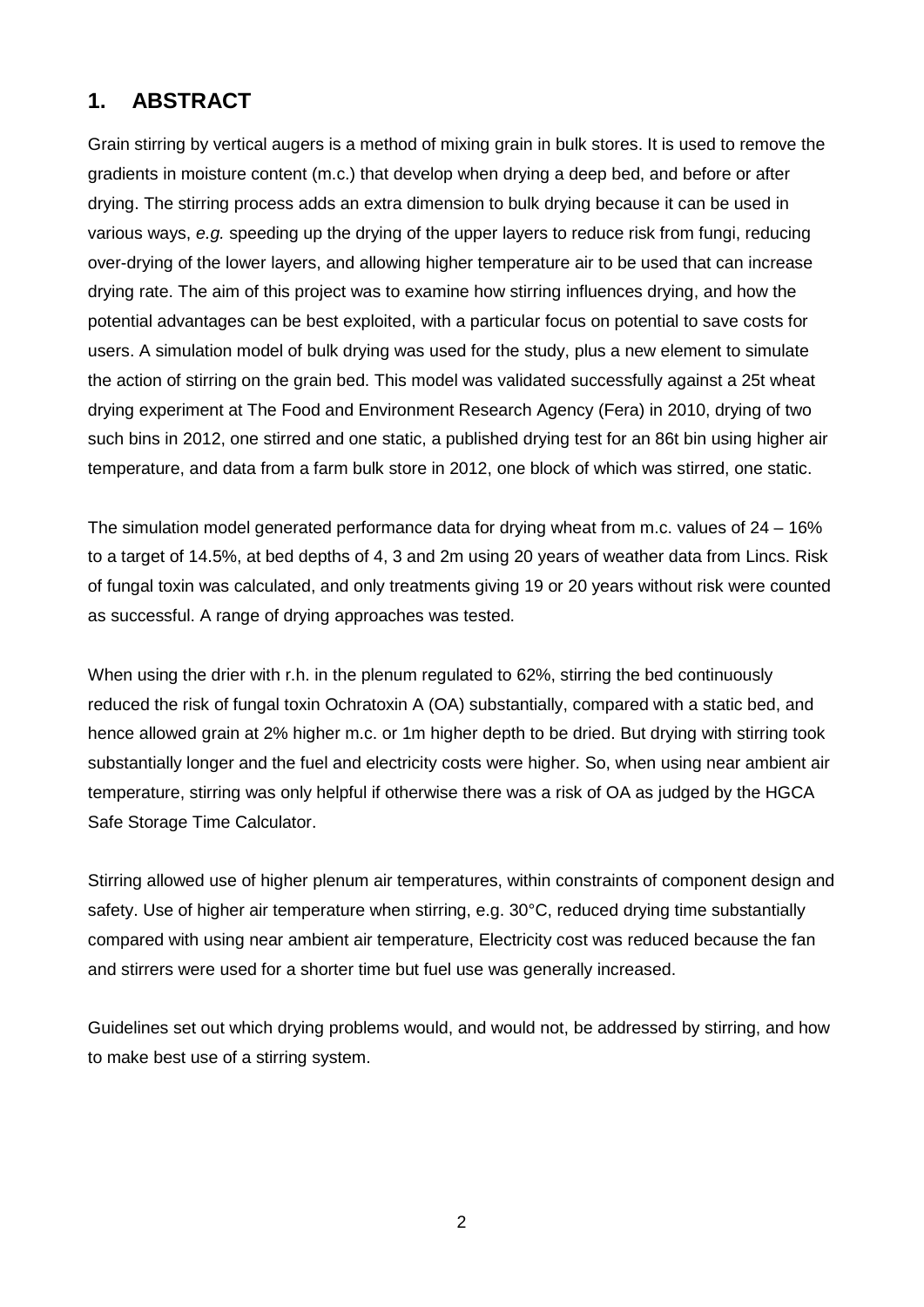#### **2. SUMMARY**

#### **2.1. Introduction**

Grain needs to be dried following harvest to avoid problems associated with fungi and mites during subsequent storage. In most seasons, on-floor drying, using ambient or heated air can be effective and economical but still requires considerable skill. In poor seasons, an on-floor system will incur considerable costs and may not achieve good enough results, however skilful the operator.

In a conventional on floor drier, the grain is static and drying proceeds from bottom to top. Grain at the top of the bed remains close to the initial moisture content (m.c.) until drying is nearly complete. In contrast, when vertical augers mix the grain bed during drying, layers of wetter grain are mixed into the mass, drying them more quickly and thus reducing the risk of spoilage by fungi. Other benefits of stirring in terms of quality and cost are available, in principle, whatever the season. For example, overdrying can be avoided so it may be possible to exploit different, and potentially more energy-efficient, drying strategies. If a greater depth of grain can be used, this would allow more grain to be dried with an existing drying floor.

This study examined stirring and how to integrate it with on-floor drying practice. The aim was to calculate drying performance with and without the use of stirring (likely success, drying time and cost) so as to help growers decide whether to invest in a stirring system and to show, with user guidelines, how to get the maximum benefits from a stirring system. This was tackled by developing and exploiting an integrated simulation model of stirring and drying, used with historical weather records, to run a wide range of drying scenarios.

#### **2.2. Development of the new model**

"Storedry" is a simulation of bulk drying which has been used for several HGCA projects. The new model of stirring was implemented as modifications to Storedry, and represented the essential features of the action of vertical augers on the grain bed.

The first stage of the new stirring model considers the action of a single auger, embedded in a grain mass but not moving laterally, which has been running for long enough to produce a stable flow pattern of grain. A circulation zone is formed in the grain by the action of the stirrer. Grain is lifted by the auger to form a cone at the bed surface. The moving mass of grain below the surface also formed a cone that extends from the bottom of the auger to meet the cone on the surface base to base (Figure 1). The assumption was made that the circulation of grain due to the action of the auger was enough to completely mix the grain in the circulating zone. This is justified by the slow lateral speed of augers that are lifting grain at quite high flow rates. The conical shape of the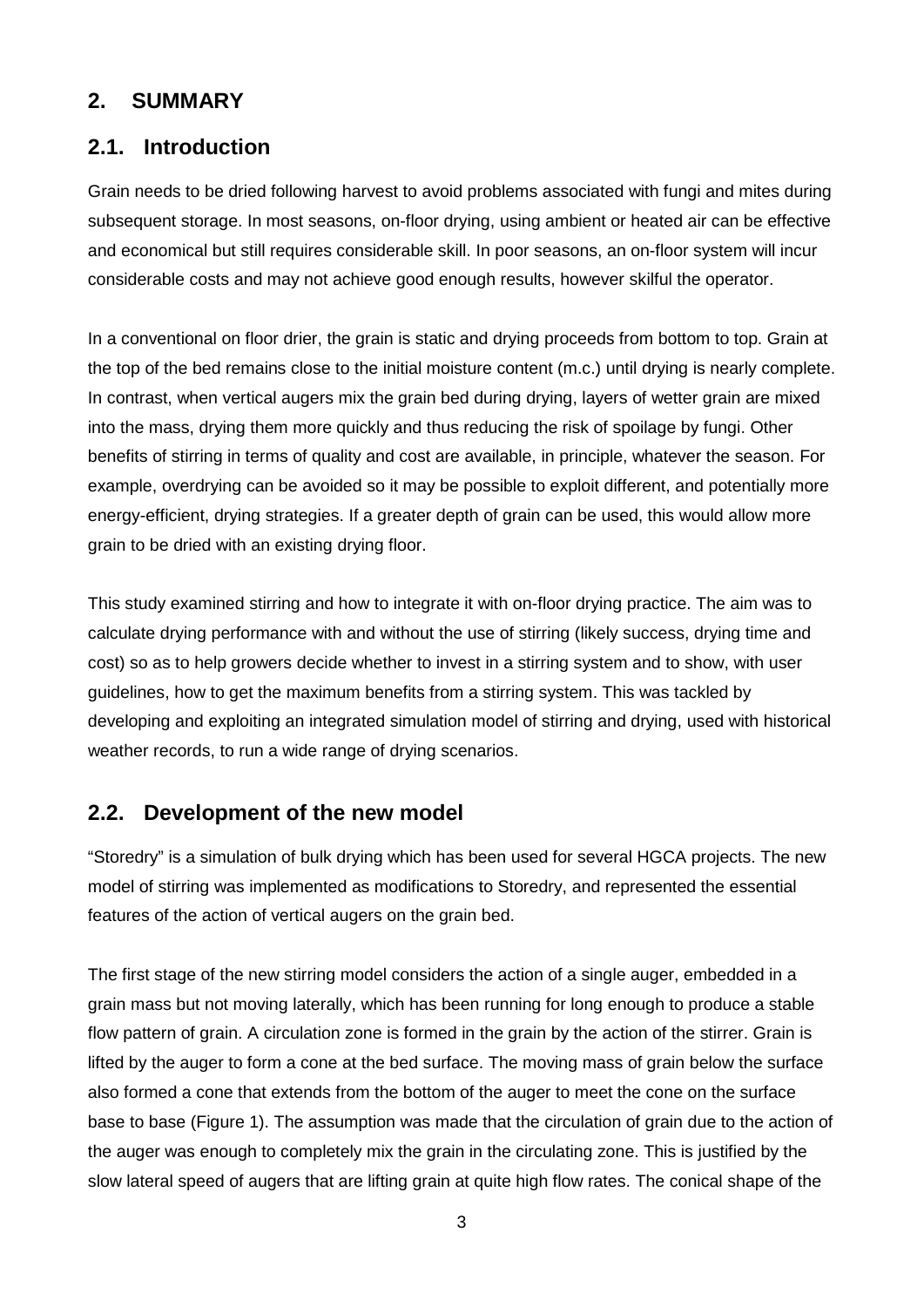circulating zone implied that differing proportions of the drying model's grain layers were entrained (i.e. drawn into the circulating zone), small amounts at the point and larger amounts at the widest part of the cones. The m.c. and temperature in the circulating zone were calculated from the m.c. and temperature of the grain in each layer and the mass of grain entrained from each layer. Lateral distribution from the stationary auger was modelled by combining at each layer the appropriate proportion of grain in the mixed volume with that not entrained by the auger.



**Figure 1.** Circulation zone formed by auger (green), with arrows indicating grain flow direction and speed.

Movement of the augers around the grain store was modelled as follows. Storedry was modified to simulate drying in many "mini" grain beds in parallel, only one of which was stirred each hour. The model allowed for 20 such beds, enough to allow a realistic pattern of auger movement around the store to be defined. As the auger moved from one bed to the next, mixing of grain between the mini-bed just stirred and the next in the stirring sequence was modelled by a similar procedure as already described.

There is some evidence that stirring reduces air resistance, but only marginally unless the grain was compacted or deteriorated. Such a reduction would allow more airflow if the fan were capable of providing it. The stirring model was developed to allow a reduction in air resistance to occur.

In the new model, mixing and averaging was applied to physical parameters, *i.e.* moisture content and temperature, but was not appropriate to biological quality attributes, *i.e.* the progress towards the risk of Ochratoxin A (OA) and the loss of grain viability. So the new model takes a conservative approach by finding the layer in the bed before stirring in which biological attributes are worst and ascribing them to all the other layers in the bed after stirring.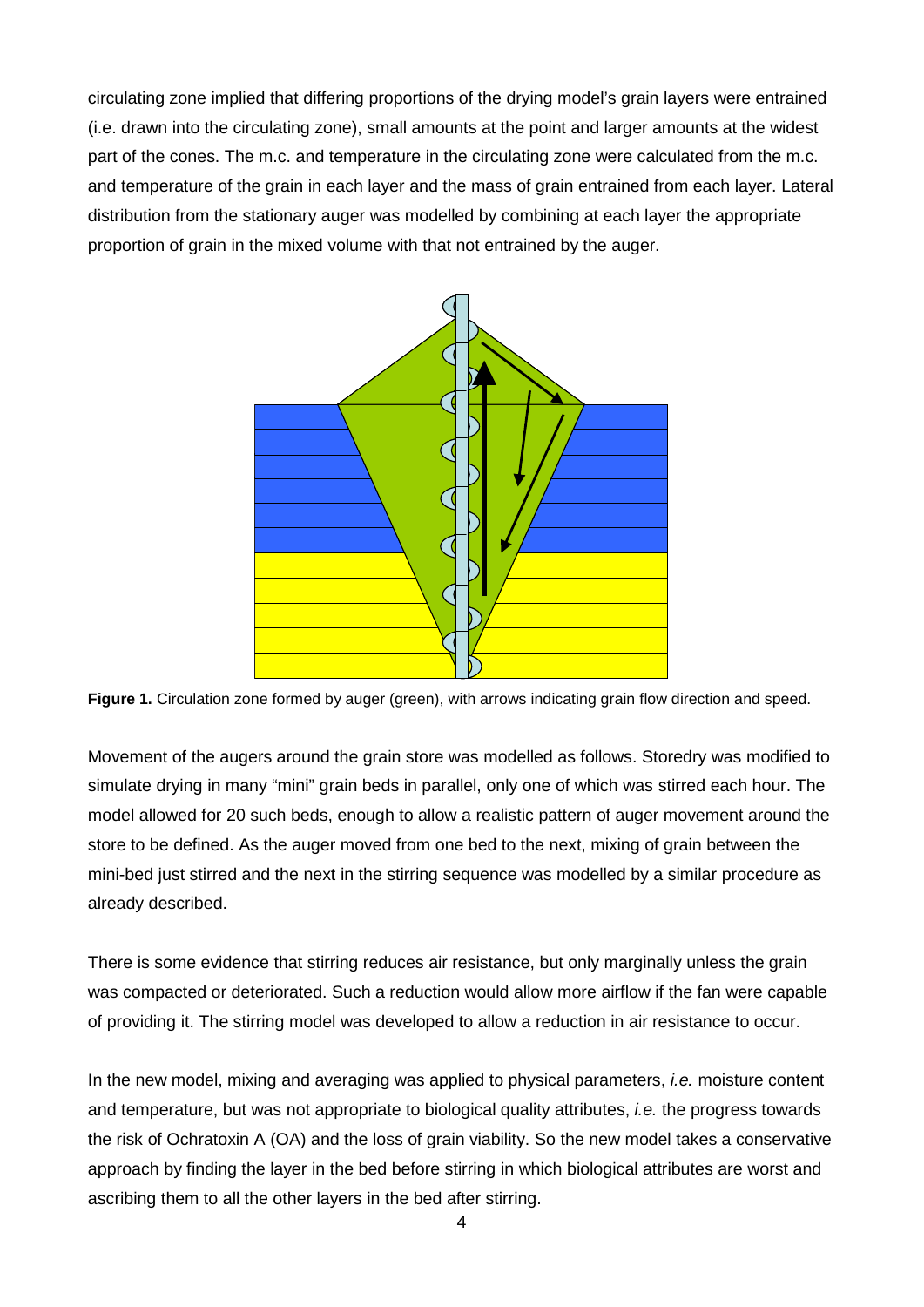The model allowed simulation of running the fan and heater for a time before starting stirring, and of stirring to even out the bed once drying was finished. An option to start with a non-uniform bed of grain was added, so that drying of grain in layers of different initial m.c. could be simulated.

Approximately 750 lines of code were needed to implement the changes described above.

#### **2.3. Validation of the model**

Validation was done in four stages. First, the model was run at 'standard' near-ambient drying conditions and the results with stirring were compared qualitatively with results when stirring was not used. This allowed the behaviour of the stirred bed drier to be checked to ensure it was reasonable. Second, the measured conditions in experiments carried out on 25t bins of wheat at the Food and Environment Research Agency (Fera) in 2010 and 2012 were used to run the model to predict conditions of temperature and moisture content in the bed during drying. These predictions were then compared with measurements. Third, an experiment reported in the literature in an 86t bin of wheat using a higher air temperature,  $38^{\circ}$ C, was simulated and results compared with those reported. The fourth stage was to measure performance on a commercial site of stirred versus static drying and validate the model against these data.

The behaviour of the simulation model when run at 'standard' drying conditions was in line with expectations from principles already well understood, in that the entrainment of grain into the mixed zone reduced with increasing depth and the exhaust air relative humidity (r.h.) fell as stirred drying proceeded and so gave a reduced drying rate. Agreement with the within-bed data from the 25t wheat drying experiments at Fera was good in the important respects, particularly drying time, approach to and level of final m.c., effect of each mixing event on m.c. through the bed and rapid reduction of m.c. of surface layers to a lower value. Within the bed, the simulated drying rate of the middle layers was too fast, despite which, agreement was good in other respects. Simulation of the experiment reported in the literature in which an 86t bin of wheat was dried and stirred gave results which agreed very well with the measured overall performance. Wheat on the commercial site in 2012 needed little drying so the model was tested in low moisture removal conditions but results did not raise any doubts about its performance.

The overall conclusion from the validation work was that the model was sufficiently good over the range of m.c. encountered in the experiments and, because it was based on well-understood physics of drying, could be used with confidence over a wider range than found in validation experiments.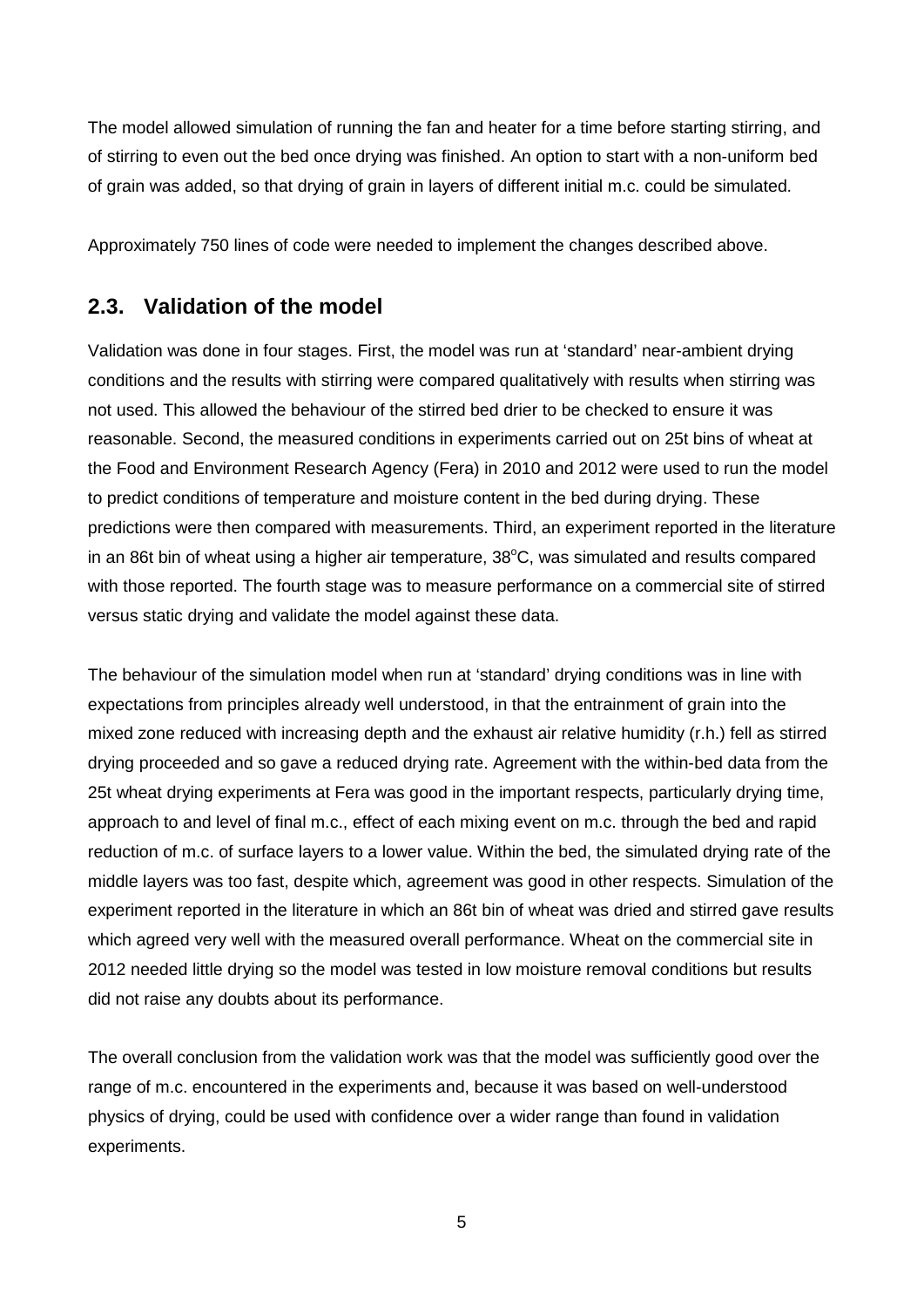# **2.4. Simulations to explore the performance, effectiveness, energy saving and cost saving potential of stirring in normal on-floor drying**

In this study, 21 sets of simulations of various drying systems were run to produce data on their likely performance under a wide range of conditions. By comparing performance in various ways, the benefits and drawbacks of one system versus another, or of one choice of operating condition versus another, was shown. First, static and stirred beds were compared under input conditions normal for a static bed drier. Then various approaches were used to find out how best to take advantage of the stirring system. Bed depths of 2-4m and initial m.c. values of 24-16% were used.

To enable a fair comparison, stirred drying was compared with best performance from static bed drying. This was found to be with the fan running continuously and a powerful heater set for 62% r.h. in the plenum. Under these conditions, stirring was very effective in reducing the progress towards risk of OA because, at higher values of initial m.c., stirring avoided the persistence of wetter grain at a condition that favoured fungal growth. Where a static bed approach resulted in risk of OA, stirring the same bed allowed drying without risk of OA from an initial m.c. of about 2% m.c. higher or for a grain bed depth 1m deeper than the limit for static bed drying. Over-drying of the bed as a whole was reduced by stirring. However, compared with static bed drying, stirring made the drying considerably less efficient and so increased drying time and cost of fuel and electricity. Drying is less efficient because air within the bed can only saturate as far as the surrounding grain moisture allows. The higher the m.c. of the grain the more saturated the surrounding air can become. Stirring the grain lowers the m.c. at the surface because drier grain is brought up from lower levels, and so the amount of water that is carried away per unit of air exiting the surface is also lowered.

In approaches where the r.h. in the plenum was regulated, drying performance was a compromise. Stirring reduced over-drying and the risk of OA but increased drying time and electricity and fuel costs. When the initial m.c., and hence the risk of OA, was not high, a useful approach was to stir to eliminate m.c. gradients only when the target average m.c. had been reached. This approach gave less over-drying than static bed drying and hence faster drying, lower fuel and electricity cost. Drying with stirring down to 18% m.c. and then stirring only once the average m.c. was reached gave a compromise between avoidance of OA risk and drying efficiency, and was effective for grain not over 20% initial m.c.

Using fewer augers, and hence stirring any location less often, reduced drying time and improved energy efficiency but the risk of OA increased at higher initial m.c.

6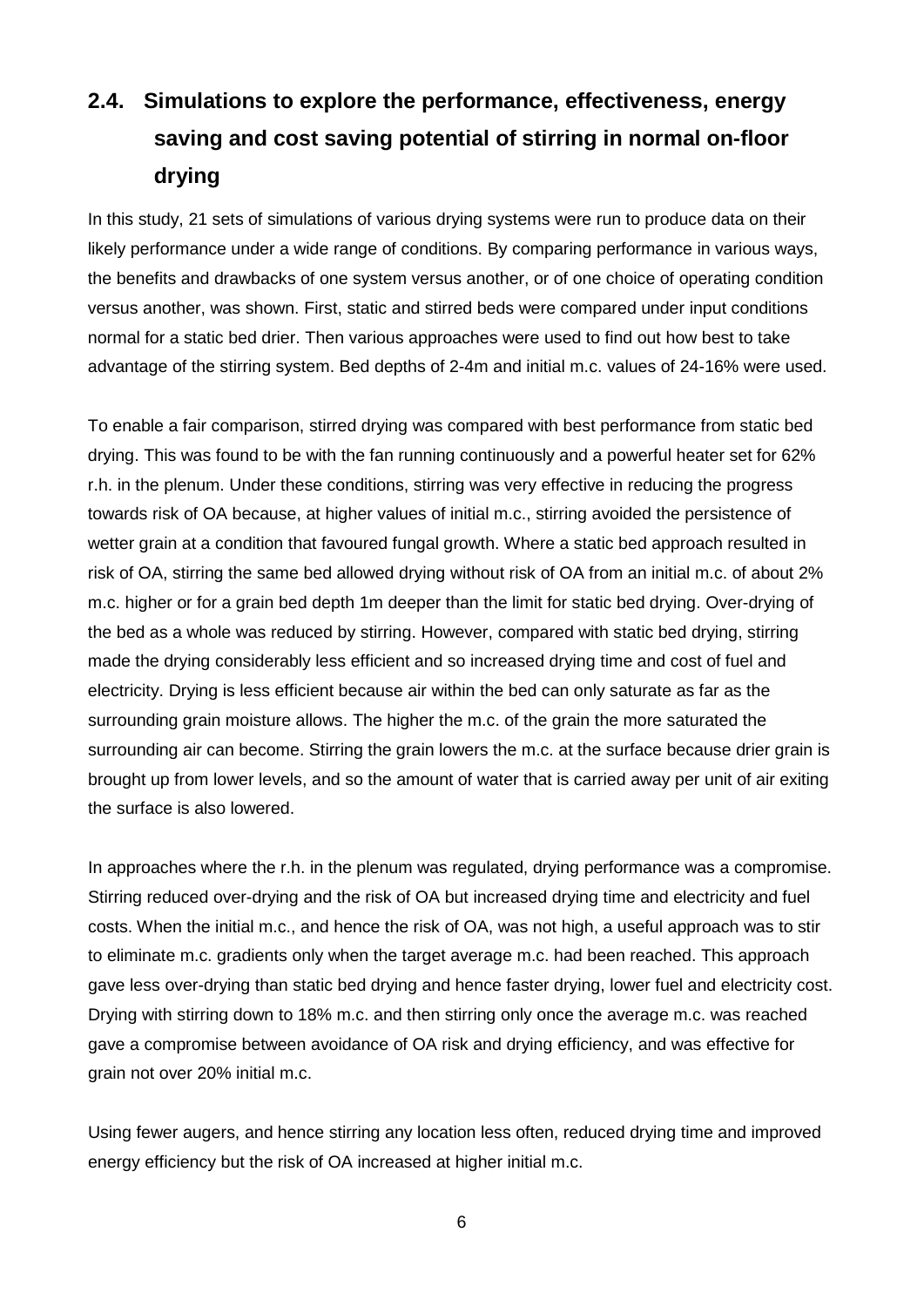Lower airflow increased drying efficiency but extended drying time, whilst higher airflow did the opposite.

Regulating plenum air temperature rather than r.h., and heating that air to 20°C or more, resulted in quicker drying, much reduced risk of OA and little over-drying. If using this approach, a plenum temperature of  $30^{\circ}$ C produced the best compromise between drying speed, energy use and tendency towards over-drying. Electrical energy use was greatly reduced at elevated air temperatures because of the shorter drying time, but fuel energy use was increased compared with static bed drying.

Drying rates achieved when drying with a static bed or continuous stirring and a regulated plenum r.h. were in line with the rate expected for a bulk drier of 0.5% m.c. per 24h. This rate could be increased substantially by using stirring together with plenum air temperature raised to  $30^{\circ}$ C and above.

# **2.5. Development of user guide-lines to show how to achieve the full range of benefits from stirring**

The first area explored is whether a stirring system is likely to help solve various drying problems, *e.g.* high costs or slow drying rate, better than alternative investments. Addition of stirring to a standard drier may only be justifiable after the implementation of several other approaches to keeping the risk of OA low. These approaches include using a higher airflow (more fan capacity) and an increase in the heater power available.

Then, drying problems are considered from the viewpoint of whether a stirring system retro-fitted to the existing drier would be likely to be of benefit. In this scenario, the main problem that would be addressed is when grain is at risk of OA according to the HGCA Grain Safe Storage Time (s.s.t.) Calculator. If the s.s.t. is shorter than the time needed for the drying front to reach the surface, the surface grain would be at risk of OA. Stirring throughout drying would reduce the risk very substantially. However, the problem of high fuel and electricity costs would not be reduced by simply stirring an existing drier, because stirring reduced drying efficiency.

If, however, the drier is designed to use stirring with higher plenum air temperature, drying rate can be increased using this approach while OA risk and electricity cost can be reduced. The problem of high fuel cost will not be solved because even at higher plenum temperatures, stirring did not reduce fuel use.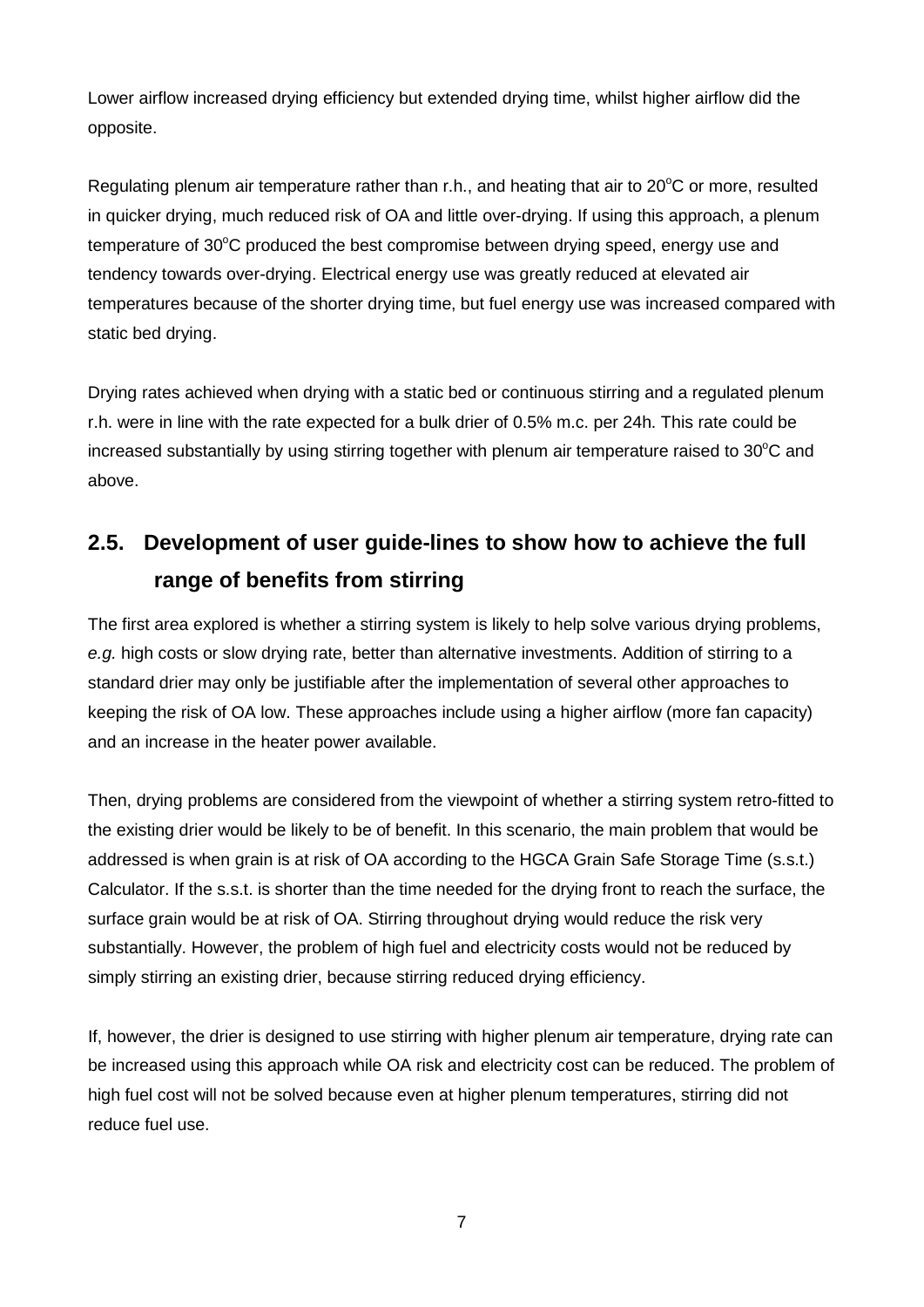If a stirring system is available, stirring the grain bed before drying can help the drying to be more uniform across the store. Thereafter, whether stirring will be helpful depends on the grower's priorities for drying. If operation at elevated plenum temperature is an option and if short drying time, low electricity cost or both are priorities, then the drier can be run with air temperature raised to at least 30°C. This option will, however, increase fuel cost compared with static bed drying. If initial m.c. is above 18%, sampling should be done to check OA risk using the s.s.t. calculator and if there is a risk, stirring during drying will reduce it. If operation at higher temperatures is not possible, or if fuel costs are priority, then plenum air r.h. regulation to around 62% without stirring will give rapid drying. Fuel efficiency will be better than using higher temperature with stirring. Once the average m.c. of the grain bed has reached the target of 14.5% (for example), drying can be stopped and stirring used if it is necessary to even out gradients in the bed.

#### **2.6. Conclusions**

Work to validate the model showed that:-

- 1. The behaviour of the simulation model was in line with expectations in that, compared with a static bed, stirring reduced the m.c. of the grain near the surface, thus lowering the rate of spoilage and the risk of OA. But the reduced m.c. at the surface also lowered the exhaust air r.h. as drying proceeded, which resulted in a reduced drying rate of the stirred bed.
- *2.* Considering the validation work overall, agreement of the model with the data from the 25t wheat drying experiment at Fera in 2010 was good in the important respects, particularly drying time, approach to and level of final m.c. Validation against data from a stirred and a static bin at Fera in 2012 showed that the model predicted the overall drying behaviour of both bins well and, although stirring in the model was less vigorous than in practice, the accumulated effect was sufficient to mix the bed to a similar degree. The drying fronts in the model were steeper than measured but this did not affect drying time, which was well predicted. Because the wheat on the commercial site in 2012 needed little drying, data could not be had for drying using significantly higher air temperature. Testing of the model in these low moisture removal conditions did not raise any doubts about its performance, and indeed together with the data from the bin experiments, allowed the relationship between m.c. and air r.h. to be confirmed. Simulation of a published experiment in which an 86t bin of wheat was stirred and dried with air at a higher temperature gave results which agreed very well with the measured overall performance. Because the drying time was well predicted, the fuel and electricity use were also, as they are the product of running time and heater and fan power. Overall, the model proved to be sufficiently good over the range of m.c., air temperature and stirring rate encountered in the experiments. Because it is based on well-understood physics of drying, the model, it was concluded, could be used with confidence over a wider range than found in validation experiments.